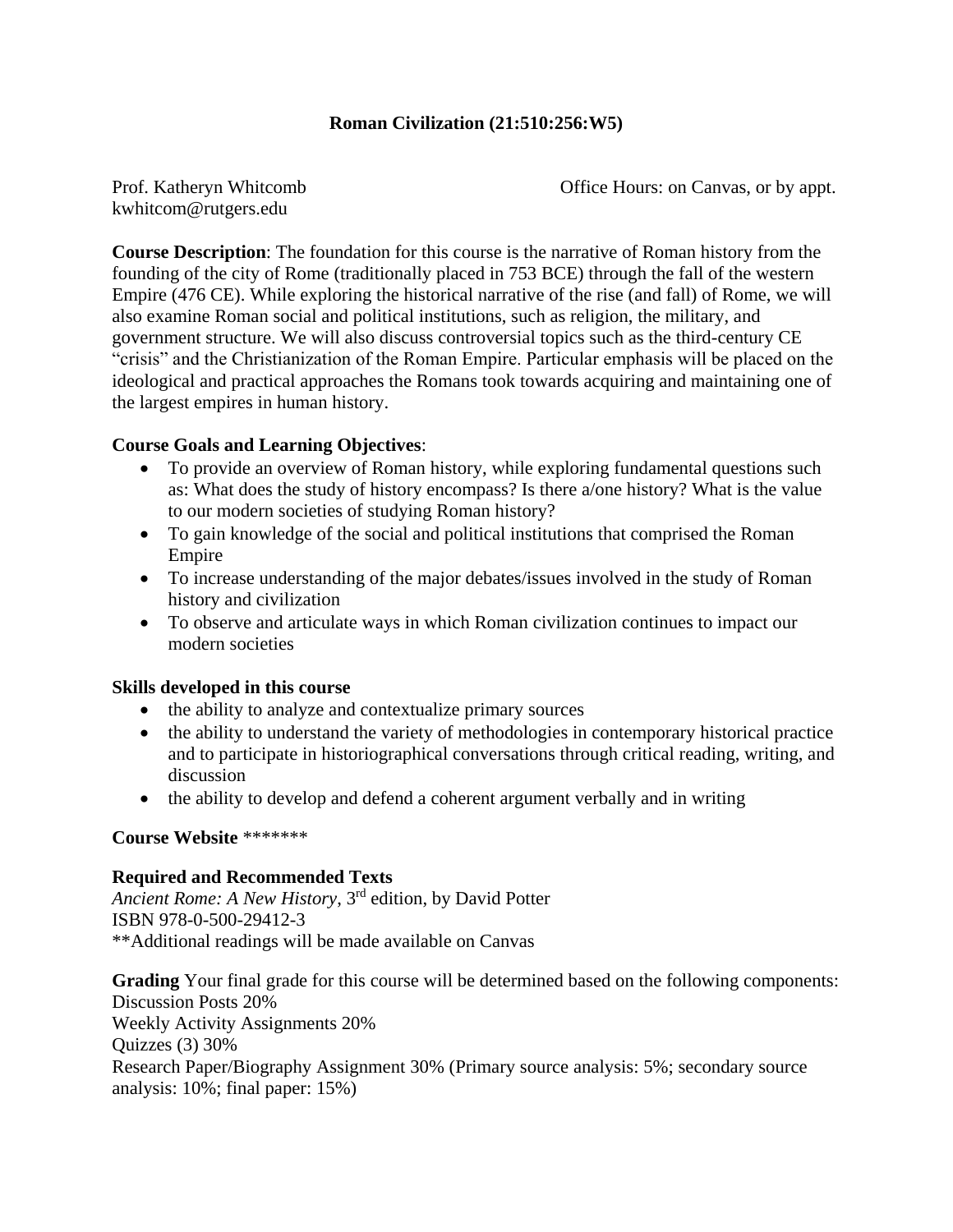**Grade Scale** Your final grade for this course will be assigned based on the following scale:

90 - 100 A  $87 - 89$  B+ 80 - 86 B  $77 - 79$  C+ 70 - 76 C  $60 - 69$  D 59 or less F

# **Online Course Structure and Process**

- This is an entirely online course. All its components—lectures, discussions, assignments, exams, etc.—will be presented by the instructor and submitted by the students online using Canvas.
- Registered students are required to have access to a computer with internet capability in order to participate fully in the course activities and receive a grade.

\*\*If you need any help with technology please visit the Help Desk at https://runit.rutgers.edu/hd/

- All online activity in the course is *asynchronous*, which means we will not be "meeting" together in cyberspace at the same time (or through Skype, etc.).
- In order to give the course a chronological structure, as well as to facilitate interaction as a group, I have determined the following structure for each week:
	- o All course materials (lectures, activity assignments, discussion questions, etc.) for a given week can be found in that week's folder on Canvas.
	- o The first thing you should do each week for the course is complete the assigned reading listed on the syllabus. I recommend doing this by Monday at the latest.
	- o After completing the assigned reading, participate in your group's discussion forum, responding to the posted discussion questions as well as to your groupmates' posts. See Discussion Posts Grading Rubric (on Canvas) for more information on this.
	- $\circ$  Listen to/watch the weekly lecture(s). These can be found in the weekly tabs on Canvas.
	- o After listening to/watching the weekly lecture, participate in the class' discussion forum. See Discussion Posts Grading Rubric (on Canvas) for more information on this.
	- o Finally, complete the week's assigned activity. Instructions for the weekly activity, including a grading rubric can be found in the weekly tabs on Canvas.

\*\* It can be difficult, when communicating virtually, to strike the right tone. When making discussion posts, or asking questions via the instructor's office forum, please be mindful of how and what you are communicating. Also, at all times, be respectful of other students' thoughts and opinions, even if they are contrary to your own.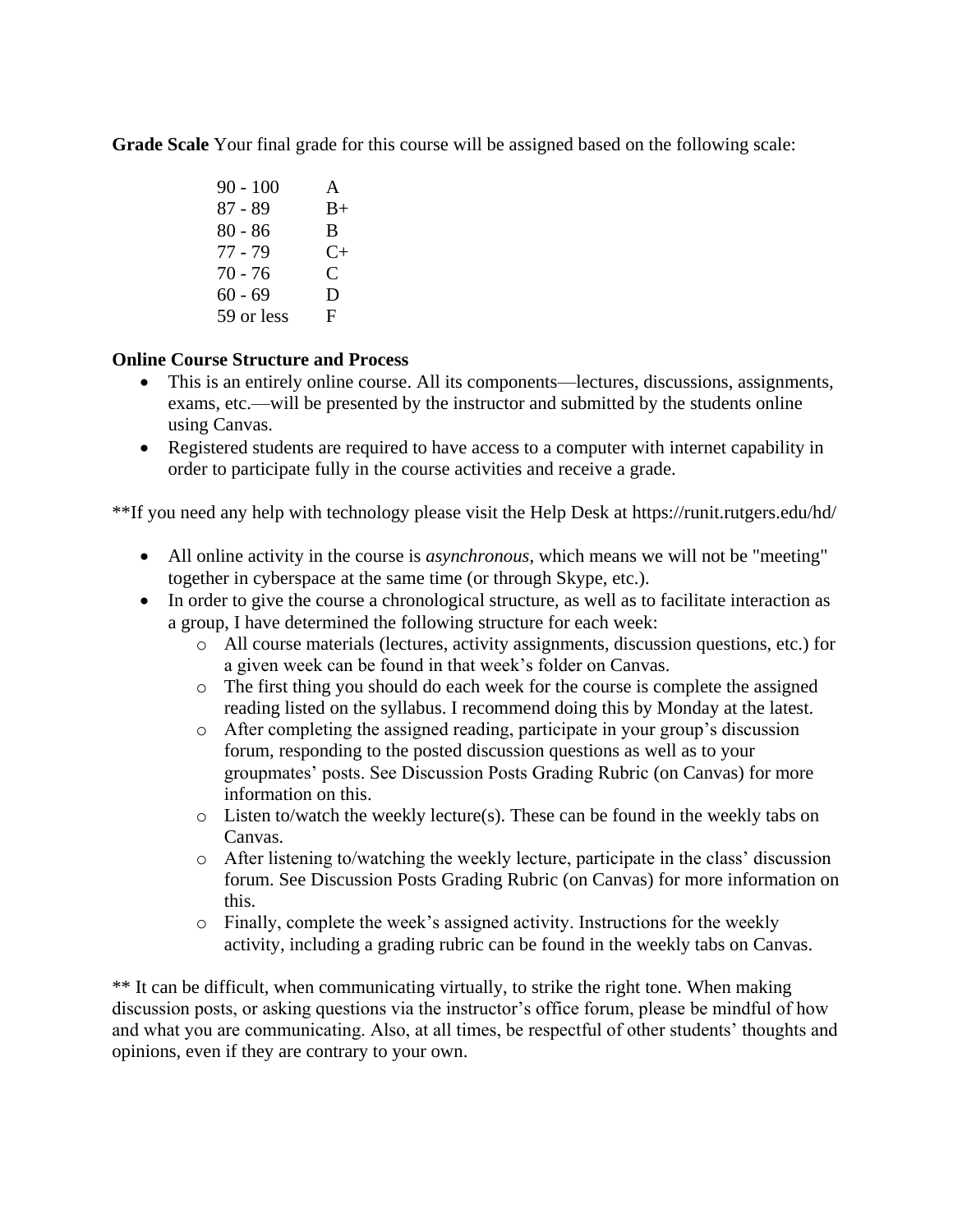\*\* Keep in mind that if you do not finish the required readings and view the lectures in a timely and consistent fashion, it will be very difficult for you to complete successfully (and/or on time) the required assignments and activities--and your grade will accordingly suffer. This is a fastpaced course. Don't let yourself fall behind. If you find that the course material is getting away from you, don't hesitate to ask for my help in getting back on track. Communication is key.

#### **Accommodation and Support Statement**

Rutgers University Newark (RU-N) is committed to the creation of an inclusive and safe learning environment for all students and the University as a whole. RU-N has identified the following resources to further the mission of access and support:

**For Individuals with Disabilities:** The Office of Disability Services (ODS) is responsible for the determination of appropriate accommodations for students who encounter barriers due to disability. Once a student has completed the ODS process (registration, initial appointment, and submitted documentation) and reasonable accommodations are determined to be necessary and appropriate, a Letter of Accommodation (LOA) will be provided. The LOA must be given to each course instructor by the student and followed up with a discussion. This should be done as early in the semester as possible as accommodations are not retroactive. More information can be found a[t](https://ods.rutgers.edu/) [ods.rutgers.edu.](https://ods.rutgers.edu/) Contact ODS at (973)353-5375 or via email at ods@newark.rutgers.edu.

**For Individuals who are Pregnant**: The Office of Title IX and ADA Compliance is available to assist with any concerns or potential accommodations related to pregnancy. Students may contact the Office of Title IX and ADA Compliance at (973) 353-1906 or via email at TitleIX@newark.rutgers.edu.

**For Absence Verification:** The Office of the Dean of Students can provide assistance for absences related to religious observance, emergency or unavoidable conflict (e.g., illness, personal or family emergency, etc.). Students should refer t[o](https://policies.rutgers.edu/1027-currentpdf) [University Policy 10.2.7](https://policies.rutgers.edu/1027-currentpdf) for information about expectations and responsibilities. The Office of the Dean of Students can be contacted by calling (973) 353-5063 or emailing deanofstudents@newark.rutgers.edu.

**For Individuals with temporary conditions/injuries:** The Office of the Dean of Students can assist students who are experiencing a temporary condition or injury (e.g., broken or sprained limbs, concussions, or recovery from surgery). Students experiencing a temporary condition or injury should submit a request using the following link[:](https://temporaryconditions.rutgers.edu/) [https://temporaryconditions.rutgers.edu.](https://temporaryconditions.rutgers.edu/)

**For English as a Second Language (ESL)**: The Program in American Language Studies (PALS) can support students experiencing difficulty in courses due to English as a Second Language (ESL) and can be reached by emailing PALS@newark.rutgers.edu to discuss potential supports.

**For Gender or Sex-Based Discrimination or Harassment:** The Office of Title IX and ADA Compliance can assist students who are experiencing any form of gender or sex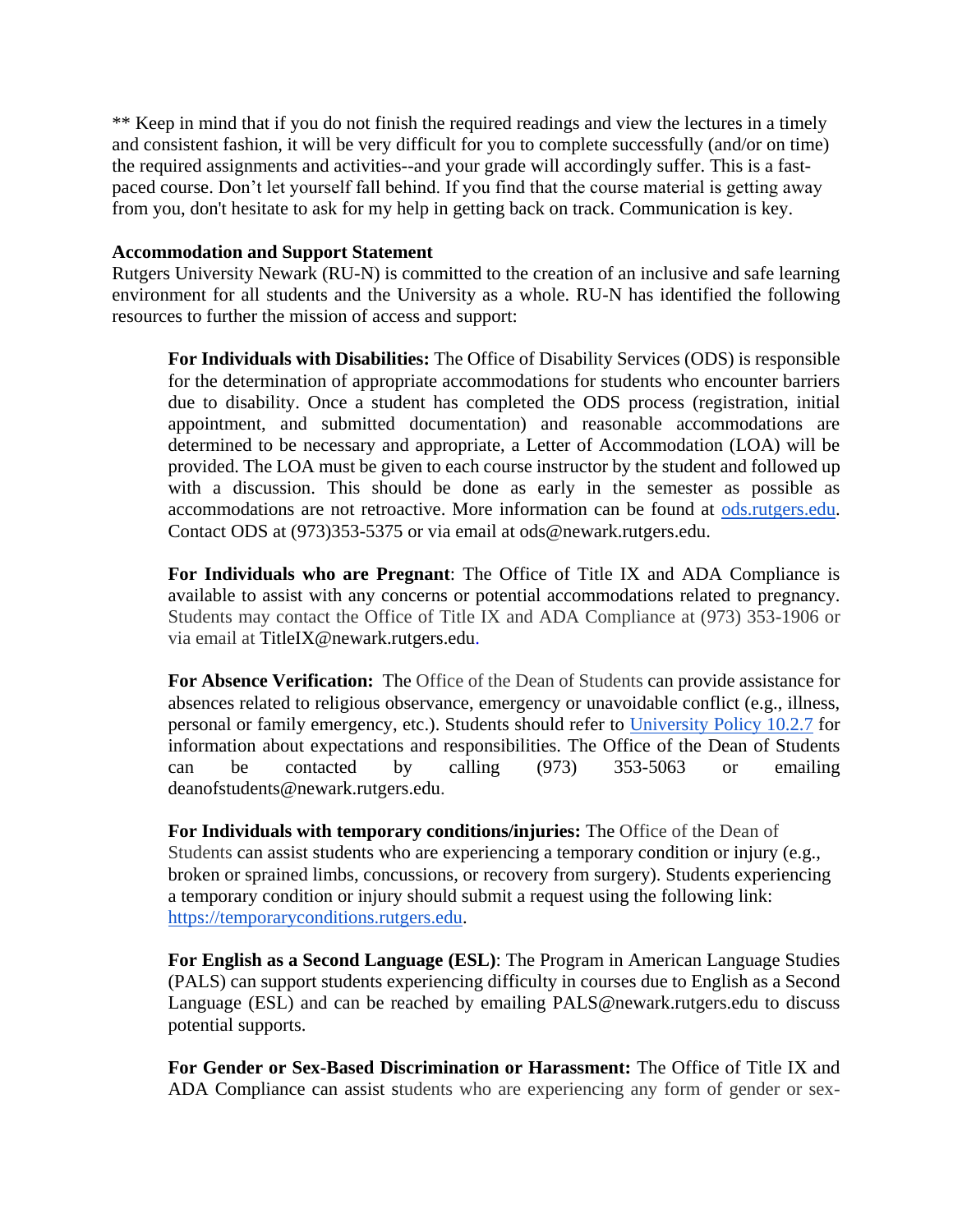based discrimination or harassment, including sexual assault, sexual harassment, relationship violence, or stalking. Students can report an incident to the Office of Title IX and ADA Compliance by calling (973) 353-1906 or emailing TitleIX@newark.rutgers.edu. Incidents may also be reported by using the following link: tinyurl.com/RUNReportingForm. For more information, students should refer to the University's Student Policy Prohibiting Sexual Harassment, Sexual Violence, Relationship Violence, Stalking and Related Misconduct located at http://compliance.rutgers.edu/titleix/about-title-ix/title-ix-policies/.

**For support related to interpersonal violence:** The Office for Violence Prevention and Victim Assistance can provide any student with confidential support. The office is a **confidential resource** and does *not* have an obligation to report information to the University's Title IX Coordinator. Students can contact the office by calling (973) 353- 1918 or emailing run.vpva@rutgers.edu. There is also a confidential text-based line available to students; students can text (973) 339-0734 for support.

**For Crisis and Concerns:** The Campus Awareness Response and Education (CARE) Team works with students in crisis to develop a support plan to address personal situations that might impact their academic performance. Students, faculty and staff may contact the CARE Team by using the following link[:](https://cm.maxient.com/reportingform.php?RutgersUniv&layout_id=11) [tinyurl.com/RUNCARE](https://cm.maxient.com/reportingform.php?RutgersUniv&layout_id=11) or emailing careteam@rutgers.edu.

**For Stress, Worry, or Concerns about Well-being:** The Counseling Center has confidential therapists available to support students. Students should reach out to the Counseling Center to schedule an appointment: counseling@newark.rutgers.edu or (973) 353-5805. If you are not quite ready to make an appointment with a therapist but are interested in self-help, check out *TAO at Rutgers-Newark* for an easy, web-based approach to self-care and support: [https://tinyurl.com/RUN-TAO.](https://tinyurl.com/RUN-TAO)

**For emergencies**, call 911 or contact Rutgers University Police Department (RUPD) by calling (973) 353-5111.

#### **Academic Integrity**

Please familiarize yourself with Rutgers' Academic Integrity Policy. A full description of the policy is available at: <http://academicintegrity.rutgers.edu/>

Violations of academic integrity include, but are not limited to: Unauthorized aid -- making use of prohibited materials, study guides, or other assistance in an academic exercise; Plagiarism - reproducing the work or ideas of others and claiming them as your own; Falsifying information - - making false statements or fabricating information in an academic exercise; Unethical interference -- interfering with or undermining the work of others to gain unfair advantage; Facilitating misconduct -- helping others commit acts of academic misconduct. If you have any questions regarding academic integrity, please speak with me.

## **\*\* You must include the following Rutgers Honor Code Pledge on all examinations and major course assignments submitted for grading: "On my honor, I have neither received**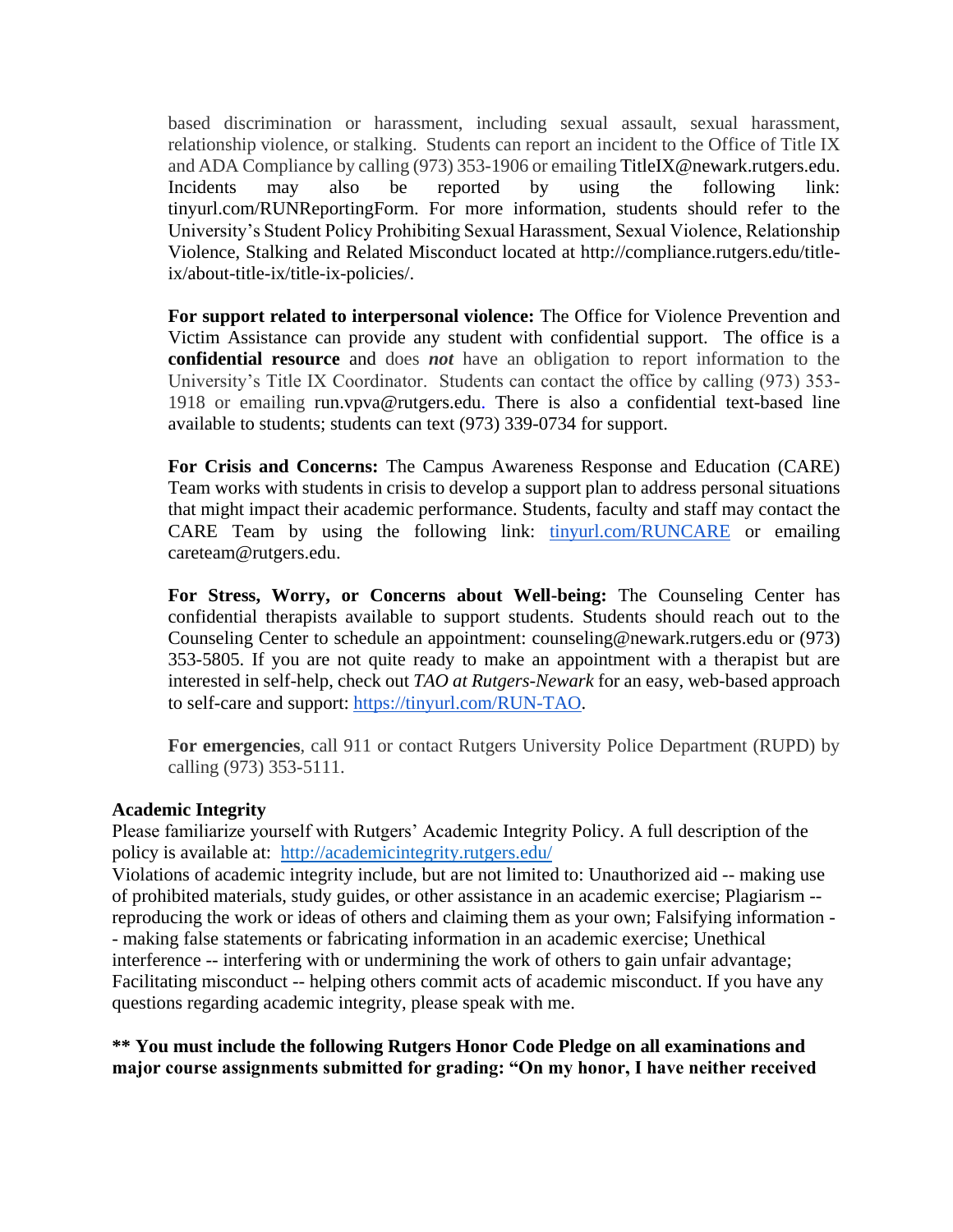#### **nor given any unauthorized assistance on this examination (assignment). (Name) (Signature – typing your name is fine) (Date)".**

**Reading Assignments**: Please complete all required readings for each week before making any blog/discussion posts. When primary sources are given in the required readings, please read these first, then read the chapters from the textbook. This is to encourage you to form your own impressions and interpretations of the sources before reading someone else's.

**Discussion Posts**: I would like this course to be as interactive as possible and to that end I expect and encourage each student to participate as much as possible in weekly discussions. For full details on how discussion posts will be graded please see the Discussion Posts Grading Rubric on Canvas.

**Weekly Assignments**: Each week will include an "in-class" activity assignment. These assignments must be completed by **5pm ET on Friday of each week**. Assignments are listed in the following course schedule and detailed instructions for each assignment, including grading criteria, can be found under the designated week's tab on Canvas.

**Quizzes:** There will be three quizzes (listed in the schedule of classes below). Every quiz will be take-home, open book, open note. The format of the quizzes will be short answer and essays. The quizzes will assess your understanding of material covered in lectures and reading from the week preceding the quiz.

**Research Paper/Biography Assignment** The research paper/biography assignment will consist of three distinct parts, all of which are designed to help build your skills as an academic writer. The first two parts will be completed by everyone, regardless of whether you choose to write a research paper or an imperial biography, but in part three you will have the choice between crafting a research paper, or a biography. To help with the research aspect of your paper, we will be meeting with a librarian to learn about research tools available to you. Further instructions for each part of this assignment are available on Canvas.

1. Primary source analysis: Evaluating and analyzing primary sources is a key element in any kind of academic writing. To that end, this first assignment will focus on analyzing a primary source of your choice. Research and secondary scholarship will not factor into this assignment because I am most interested in you developing your thoughts regarding the source.

2. Secondary source review: Comprehending, analyzing, and evaluating the scholarship of others is another key piece of academic writing. To that end, the second assignment will focus on a piece of modern scholarship of your choice, preferably selected after a visit to the library. Primary sources will not be a significant factor of this essay, unless you wish to bring in a primary source (or sources) to highlight an aspect of the piece of scholarship on which you are focusing (strong disagreement with the author on the interpretation of the source, e.g.).

3. **Option One** Final paper: The final essay assignment will combine the skills developed in the first two assignments into the writing of a research essay. This essay will be a work of original research on a topic of your choosing that is germane to the course. Your essay should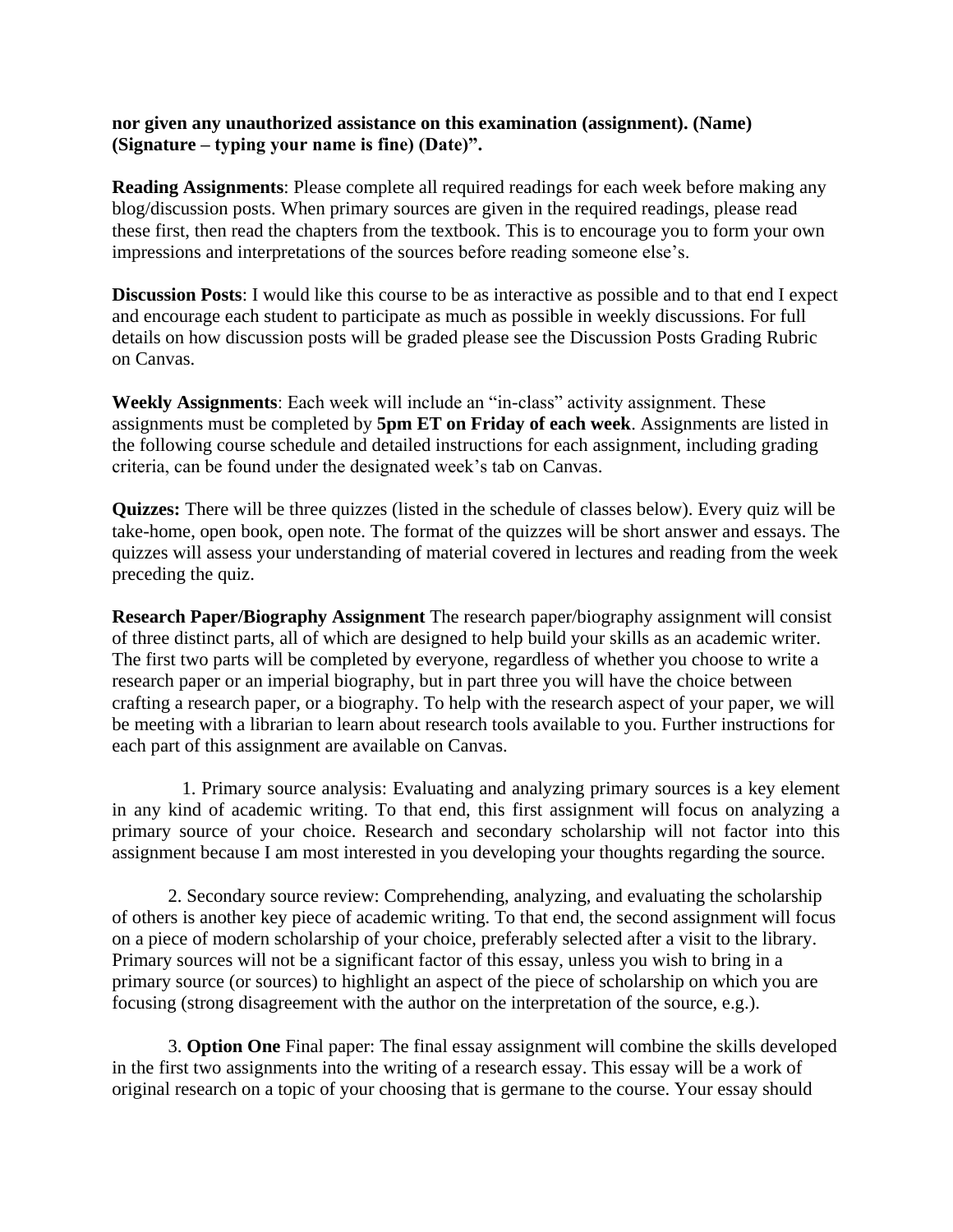begin with a thesis related to a primary source(s), and use evidence from the primary source as well as arguments developed in secondary scholarship to argue persuasively for your thesis. Please consider me, your teacher, as a resource in every step of the process, from developing a thesis topic, to finding secondary sources. I am here to help!

**Option Two** The final biography assignment will combine the skills developed in the first two assignments into the writing of a biography of an ancient Roman. This must be a person that we have studied this semester, but it does not have to be an emperor or other major historical figure. Be sure that you can write 7-9 pages on the life of your subject. The first paragraph of your biography must be a statement of literary criticism, how are you approaching the topic of biography? Although this assignment is intended to be creative, you should also be doing a fair amount of research. This should not be a fictional account of the person's life, but rather should be a well-researched narrative that is supported by as many ancient and modern sources as possible. The final project/paper must be turned in by **11:59pm ET on Friday, January 15**.

\*\* The Writing Center [\(http://www.ncas.rutgers.edu/writingcenter\)](http://www.ncas.rutgers.edu/writingcenter), located in Room 126 of Conklin Hall, offers writing tutoring and writing workshops to all undergraduate students currently enrolled in classes on the Rutgers-Newark campus. Their tutors work to help students become more independent readers and writers capable of responding well to the demands of writing within the university. The Writing Center is available to you free of charge. Please take advantage of their services to strengthen your reading, writing, and research skills.

## **Schedule of Classes**

*Week One*: 12/22-12/27

**The Monarchy to the Middle Republic**: 753-100BCE **Topics Covered**: historical timeline; Roman law and law courts; political institutions of ancient Rome; imperialism **Reading Assignment**: POLYBIUS (selections on Canvas); PLUTARCH, *Life of Tiberius Gracchus* (selections on Canvas); CICERO (selections on Canvas) "The Constitution of the Roman Republic" (on Canvas) "Mediterranean Empire" (on Canvas) *Ancient Rome*, Chs. 1 and 2

# **Quiz #1 due by 5pm ET, Sunday, 12/27**

*Week Two*: 12/28-1/3 **The Late Republic to the Early Empire**: 100BCE-96CE **Topics Covered**: historical timeline; Roman architecture and art; Roman society and the Roman household; Roman religion **Reading Assignment**: SALLUST (selections on Canvas); CATULLUS (selections on Canvas); VERGIL (selections on Canvas); OVID (selections on Canvas); APPIAN (selections on Canvas); SUETONIUS, *Lives of the Caesars*; Images on Canvas "The Great Transformation" (on Canvas) "Urban Religion" (on Canvas) "Change and Continuity" (on Canvas)